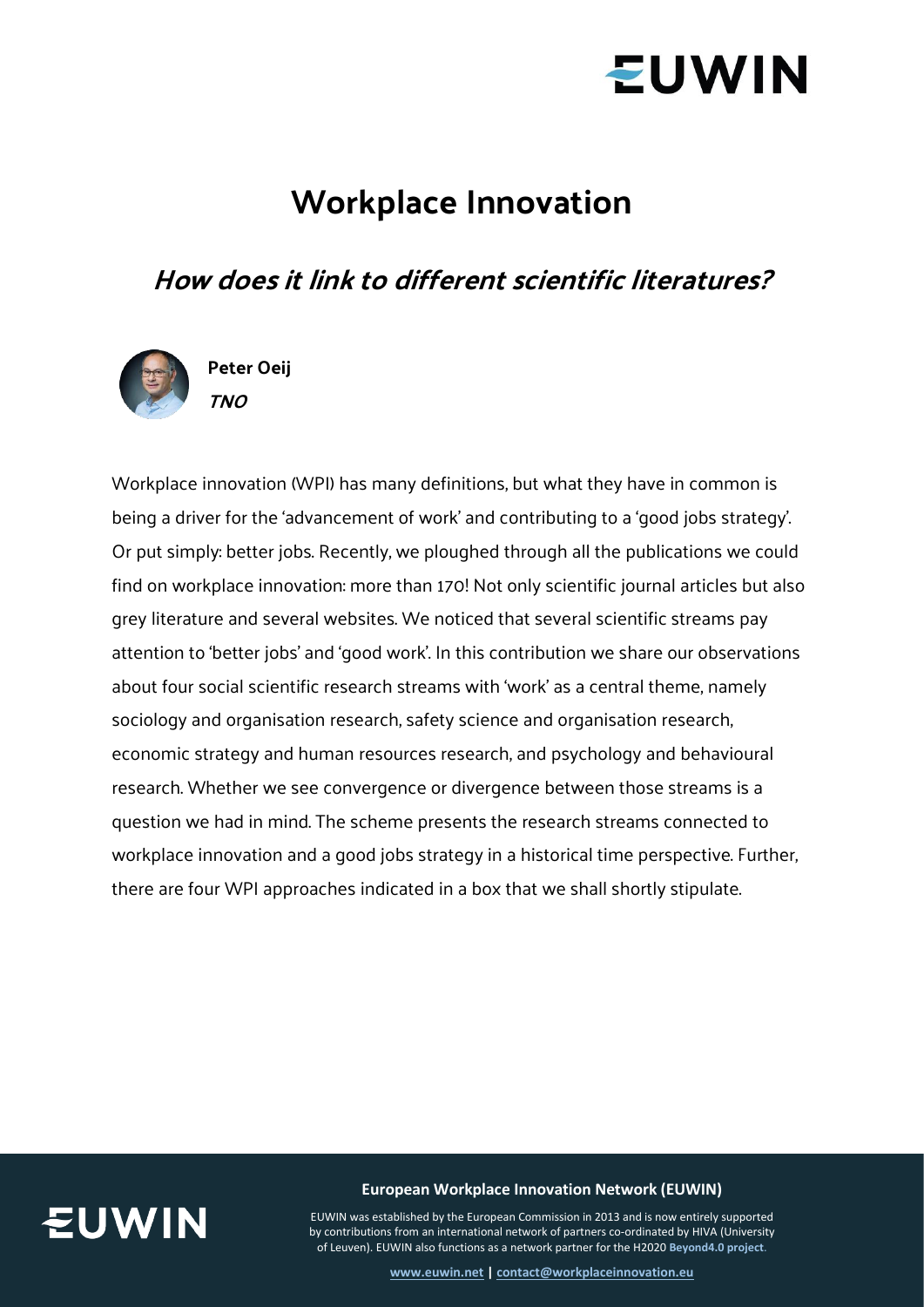



The first row '**Sociology & Organisation Research**' goes back to Socio-Technical Systems Design that stresses the joint optimization of the social and technical system for success, in conjunction with the presence of (semi-autonomous) team-based work. From there arrows go over to Human Relations, Humanisierung der Arbeit (Humanisation of work), Strategic Choice, and from there to Democratic Dialogue and Modern Sociotechnics. Subsequently, arrows are going to the High-Road perspective, eventually feeding into the EU variant of workplace innovation. What these approaches have in common is the weight put on a skilled workforce with decent jobs as a driver for innovation and performance. The *EU variant of workplace innovation* stresses a combination of economic and social goals as in the European Social Model. The variant of workplace innovation proposed by EUWIN is The Fifth Element approach, which identifies four bundles (or 'Elements') of working practices, namely: 1] Jobs, Teams & Technology; 2] Employee-Driven Innovation & Improvement; 3] Organisational Structures, Management and Procedures, and 4] Co-Created Leadership & Employee Voice. Alignment between these Elements creates a synergy in the form of the 'Fifth Element', a system of mutually interdependent parts that leads to a sustainable culture of innovation and empowerment embedded throughout the organisation. The purpose



#### **European Workplace Innovation Network (EUWIN)**

EUWIN was established by the European Commission in 2013 and is now entirely supported by contributions from an international network of partners co-ordinated by HIVA (University of Leuven). EUWIN also functions as a network partner for the H2020 **[Beyond4.0 project](https://beyond4-0.eu/)**.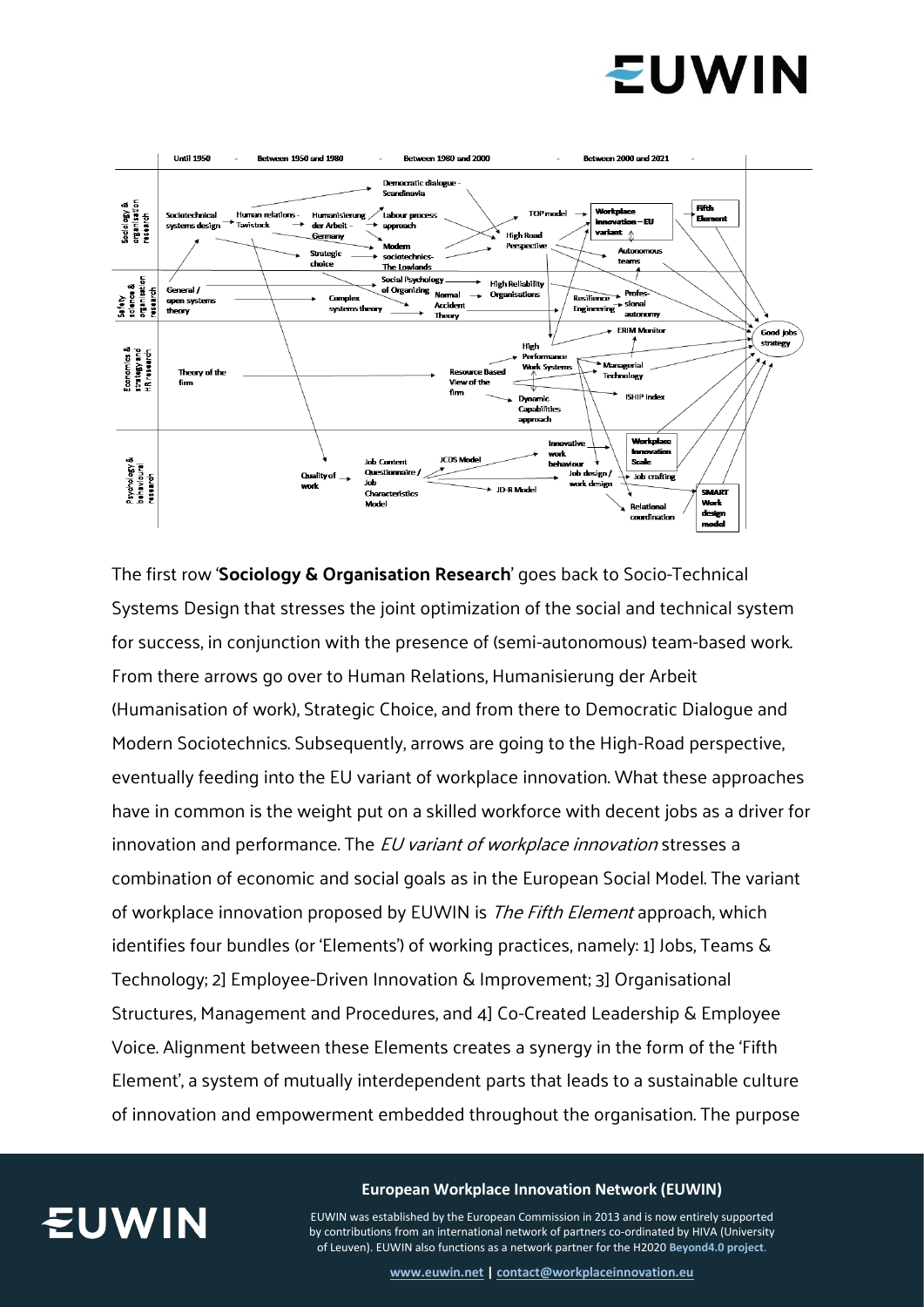# **EUWIN**

of both WPI approaches is to achieve win-win outcomes for organisations and their employees. This then links with an arrow to the 'Good job strategy'.

The second row, '**Safety Science & Organisation Research**', takes another route. The start, as in the former row, is the Open Systems theory. This connects to the theory of Complex Systems and the complexity view of the Social Psychology of Organising, and the Normal Accident theory. From there arrows go over into High Reliability Organising and Resilience Engineering. Both theories build on the need of professionals to deal with risks in a non-standard manner because these professionals must find solutions for problems that are difficult to predict and, therefore, very hard to handle. For this reason, professional autonomy is indispensable and that requires a design of jobs and teams to operate highly autonomously. Although the term workplace innovation is not used in this context, this type of work must take human needs into account to enable professionals to operate flawlessly under tiring conditions. To attract highly qualified staff, it makes sense to follow a good jobs strategy.

The third row '**Economics & Strategy and HR Research**' has a focus on the effects of HR-bundles and intangibles of organisational performance. The Resource-Based View of the firm (RBV), stemming itself from the Theory of the Firm, studies the strategic resources a firm can exploit to achieve sustainable competitive advantage. The RBV focuses managerial attention on the firm's internal resources to identify those assets, capabilities, and competencies with the potential to deliver superior competitive advantages. In a similar vein, the theory of Dynamic Capability is about the capability of an organisation to purposefully adapt an organisation's resource base. Both theories have inspired developers of the High Performance Work Systems (HPWS) theory, studying which elements of 'HR-systems, bundles and measures' contribute to a firm's competitive advantage. On the one hand, the elements of high-involvement and highcommitment of employees, part of the HPWS concept, fed into the workplace innovation concepts applied by EU researchers (see first row 'Sociology & Organisation Research'). On the other hand, it nourished economic and strategic research that



### **European Workplace Innovation Network (EUWIN)**

EUWIN was established by the European Commission in 2013 and is now entirely supported by contributions from an international network of partners co-ordinated by HIVA (University of Leuven). EUWIN also functions as a network partner for the H2020 **[Beyond4.0 project](https://beyond4-0.eu/)**.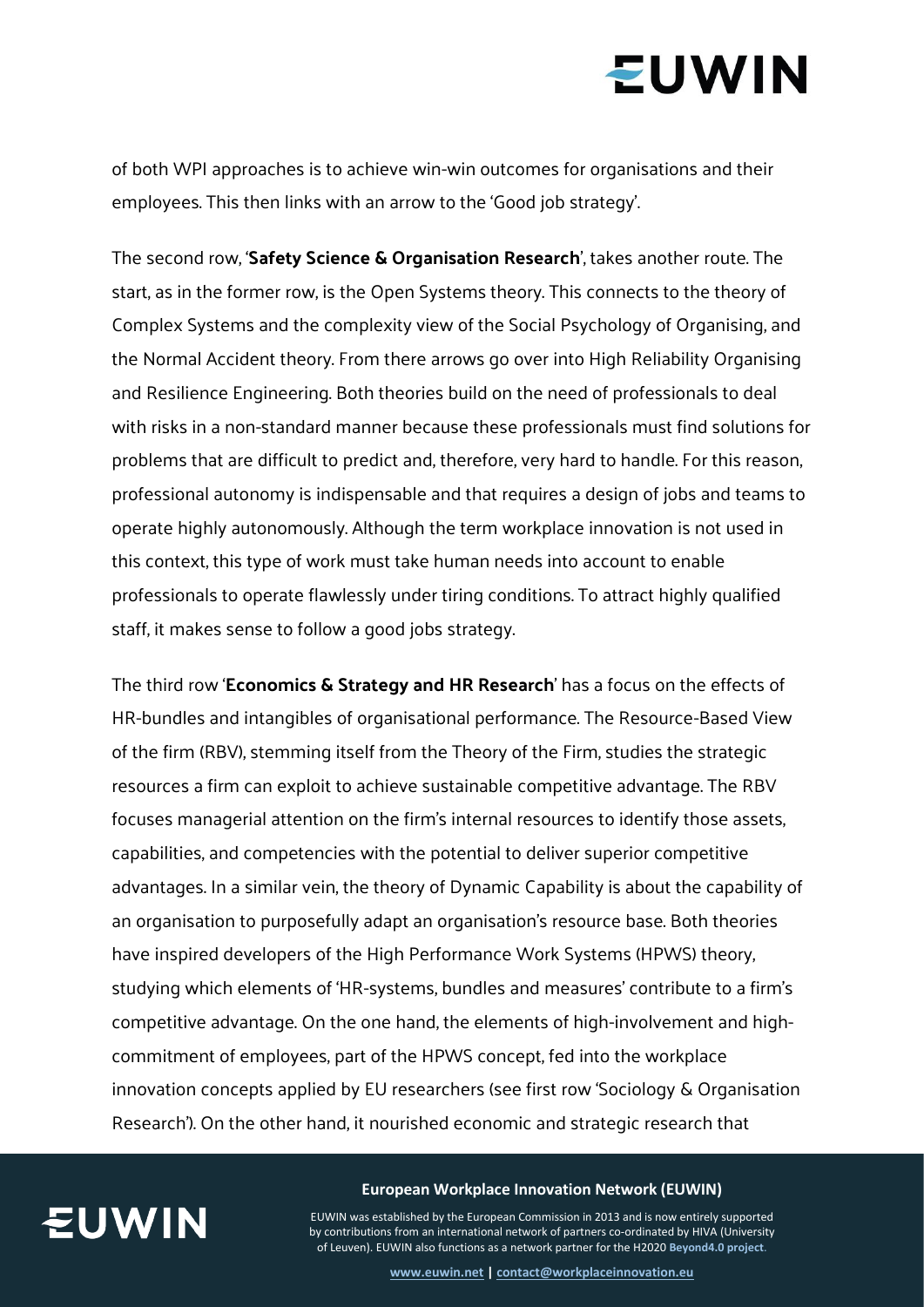# **EUWIN**

investigated the effect of intangibles on business performance, such as studies into managerial technology, which states that some aspects of management are considered as a technology or "best practice", and that adopting organisational best practices would improve productivity. In this stream there is more attention for economic goals than for a good jobs strategy.

The fourth row '**Psychology & Behavioural Research'** has its focus on individual and group or team behaviour. The basis is the experiences of the Human Relations school and the Quality of Work movement. Job Characteristics Theory is a work design theory, and it provides core characteristics for enriching jobs in organisational settings, namely skill variety, task identity, task significance, autonomy, and feedback. In addition to the theory, the Job Diagnostic Survey (JDS) and the Job Rating Form (JRF), were created. Various approaches stand on the shoulders of this theory, such as the Job Content Questionnaire (JCQ), the Job-Control/Job-Demand-Control model (JD-JC), and the Job-Demands Resources model (JD-R). A notable offspring is the stream of job design and work design. Since the eighties, there has been a growing consideration for the design of work performed by teams. Eventually the concept of role orientation gained popularity, capturing how individuals (and teams) construct their roles in different ways. This was further developed into the SMART work design model, which consists of Stimulation (based on skill and task variety), Mastery (based on role clarity and task identity), Agency (based on autonomy), Relations (based on social support and feedback), and Tolerable demands (tolerable workload and stress risks). A final substream is 'Innovative Work Behaviour' (IWB), which deals with employee behaviour aimed at bringing about innovations. The *Workplace Innovation Scale* (WIS), much applied in Australia and Asia, originated from this stream of psychological behaviour.

It is concluded that convergence seems hard from a scientific point of view, but looks desirable from a practical standpoint. After all, nobody is against a high quality of work.



**European Workplace Innovation Network (EUWIN)**

EUWIN was established by the European Commission in 2013 and is now entirely supported by contributions from an international network of partners co-ordinated by HIVA (University of Leuven). EUWIN also functions as a network partner for the H2020 **[Beyond4.0 project](https://beyond4-0.eu/)**.